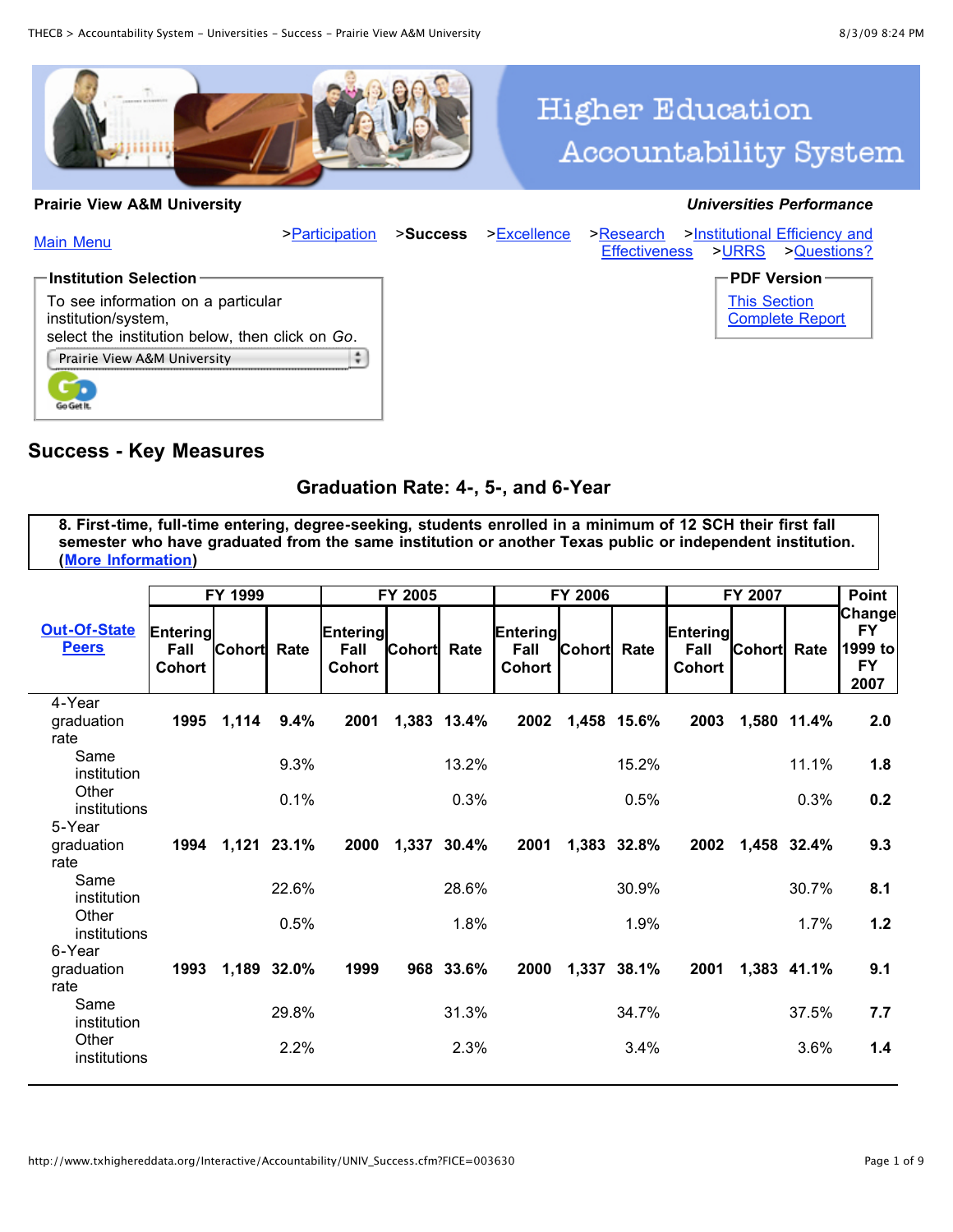**Source: CBM001,CBM002, and CBM009**

# **Degrees Awarded**

| 9. Number of degrees awarded. |                   |                   |                   |                   |                                   |
|-------------------------------|-------------------|-------------------|-------------------|-------------------|-----------------------------------|
| <b>Out-Of-State Peers</b>     | FY 2000<br>detail | FY 2005<br>detail | FY 2007<br>detail | FY 2008<br>detail | % Change<br>FY 2005 to<br>FY 2008 |
| <b>Total Degrees</b>          | 1,072             | 1,473             | 1,608             | 1,552             | 5.4%                              |
| White                         | 133               | 90                | 102               | 90                | 0.0%                              |
| African-American              | 847               | 1,288             | 1,365             | 1,327             | 3.0%                              |
| Hispanic                      | 19                | 38                | 63                | 54                | 42.1%                             |
| Asian                         | 24                | 20                | 27                | 23                | 15.0%                             |
| Other                         | 49                | 37                | 51                | 58                | 56.8%                             |
| Level                         |                   |                   |                   |                   |                                   |
| Associates                    | N/A               | N/A               | N/A               | N/A               | N/A                               |
| <b>Baccalaureate</b>          | 640               | 795               | 851               | 787               | - 1.0%                            |
| Master's                      | 432               | 676               | 746               | 750               | 10.9%                             |
| Doctoral                      | N/A               | 2                 | 11                | 15                | 650.0%                            |
| Professional                  | N/A               | N/A               | N/A               | N/A               | N/A                               |
| Gender                        |                   |                   |                   |                   |                                   |
| Male                          | 383               | 531               | 537               | 511               | $-3.8%$                           |
| Female                        | 689               | 942               | 1,071             | 1,041             | 10.5%                             |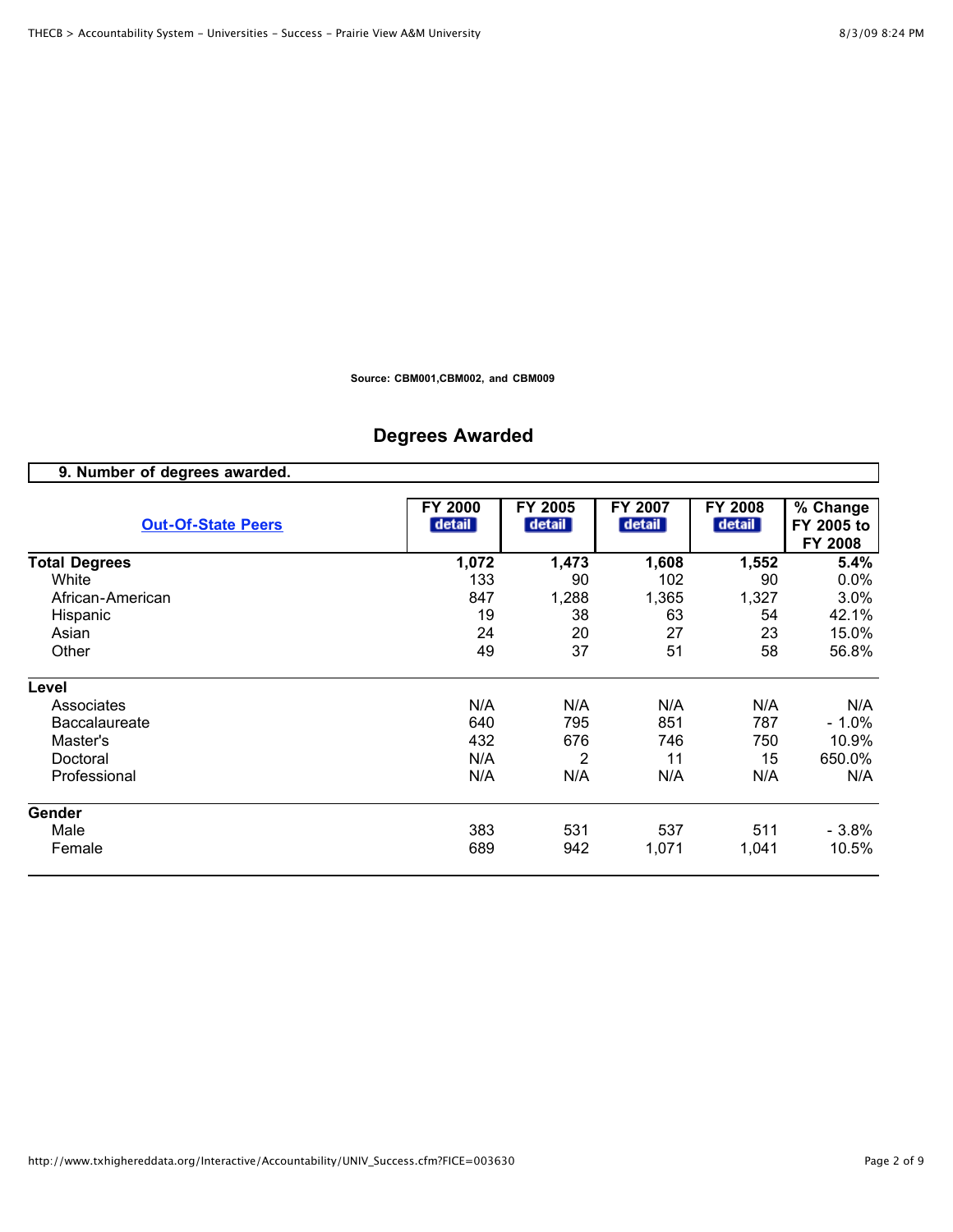**Source: CBM009 Source: CBM009**

# **Graduation and Persistence Rate: 6-Year**

**10. First-time, full-time students enrolled in a minimum of 12 SCH their first fall semester who have graduated or are still enrolled at the same institution or another Texas public or independent institution.**

|                              |                                   | FY 1999            |              |                                   | FY 2005       |                   |                            | <b>FY 2006</b>     |               |                                   | FY 2007            |               | Point                                               |
|------------------------------|-----------------------------------|--------------------|--------------|-----------------------------------|---------------|-------------------|----------------------------|--------------------|---------------|-----------------------------------|--------------------|---------------|-----------------------------------------------------|
| Out-Of-State<br><b>Peers</b> | Entering<br>Fall<br><b>Cohort</b> | <b>Cohort</b> Rate |              | Entering<br>Fall<br><b>Cohort</b> | <b>Cohort</b> | Rate              | Entering<br>Fall<br>Cohort | <b>Cohort</b> Rate |               | Entering<br>Fall<br><b>Cohort</b> | <b>Cohort</b> Rate |               | Change<br><b>FY</b><br>1999 to<br><b>FY</b><br>2007 |
| <b>Total</b>                 | 1993                              | 1,189 41.9%        |              | 1999                              | 968           | 47.7%             | 2000                       | 1,337 51.4%        |               | 2001                              | 1,383 52.9%        |               | 11.0                                                |
| <b>Same</b><br>institution   |                                   |                    | 33.6%        |                                   |               | 35.5%             |                            |                    | 38.4%         |                                   |                    | 41.7%         | 8.1                                                 |
| <b>Other</b><br>institutions |                                   |                    | 8.3%         |                                   |               | 12.2%             |                            |                    | 12.9%         |                                   |                    | 11.1%         | 2.8                                                 |
| <b>White</b>                 | 1993                              |                    | 20 40.0%     | 1999                              | 5             | 20.0%             | 2000                       |                    | 21 33.3%      | 2001                              |                    | 19 26.3%      | $-13.7$                                             |
| Same<br>institution          |                                   |                    | 35.0%        |                                   |               | 0.0%              |                            |                    | 19.0%         |                                   |                    | 26.3%         | $-8.7$                                              |
| Other<br>institutions        |                                   |                    | 5.0%         |                                   |               | 20.0%             |                            |                    | 14.3%         |                                   |                    | 0.0%          | $-5.0$                                              |
| African-<br>American         | 1993                              | 1,142 42.3%        |              | 1999                              | 938           | 47.5%             | 2000                       | 1,294 51.5%        |               | 2001                              |                    | 1,328 53.4%   | 11.1                                                |
| Same<br>institution          |                                   |                    | 34.0%        |                                   |               | 35.5%             |                            |                    | 38.7%         |                                   |                    | 41.9%         | 7.9                                                 |
| Other<br>institutions        |                                   |                    | 8.3%         |                                   |               | 12.0%             |                            |                    | 12.8%         |                                   |                    | 11.4%         | 3.1                                                 |
| <b>Hispanic</b>              | 1993                              |                    | 13 23.1%     | 1999                              | 10            | 80.0%             | 2000                       |                    | 18 55.6%      | 2001                              |                    | 26 50.0%      | 26.9                                                |
| Same<br>institution          |                                   |                    | 15.4%        |                                   |               | 50.0%             |                            |                    | 33.3%         |                                   |                    | 46.2%         | 30.8                                                |
| Other<br>institutions        |                                   |                    | 7.7%         |                                   |               | 30.0%             |                            |                    | 22.2%         |                                   |                    | 3.8%          | $-3.9$                                              |
| Asian                        | 1993                              |                    | 4 50.0%      | 1999                              |               | 1 100.0%          | 2000                       | 0                  | N/A           | 2001                              |                    | 6 33.3%       | $-16.7$                                             |
| Same<br>institution          |                                   |                    | 0.0%         |                                   |               | 0.0%              |                            |                    | N/A           |                                   |                    | 33.3%         | 33.3                                                |
| Other<br>institutions        |                                   |                    | 50.0%        |                                   |               | 100.0%            |                            |                    | N/A           |                                   |                    | 0.0%          | $-50.0$                                             |
| <b>Other</b>                 | 1993                              |                    | 10 20.0%     | 1999                              | 14            | 42.9%             | 2000                       |                    | 4 75.0%       | 2001                              |                    | 4 50.0%       | 30.0                                                |
| Same                         |                                   |                    | <b>20 UG</b> |                                   |               | 1200 <sub>2</sub> |                            |                    | <b>75 004</b> |                                   |                    | <b>OF UOT</b> | <b>π</b>                                            |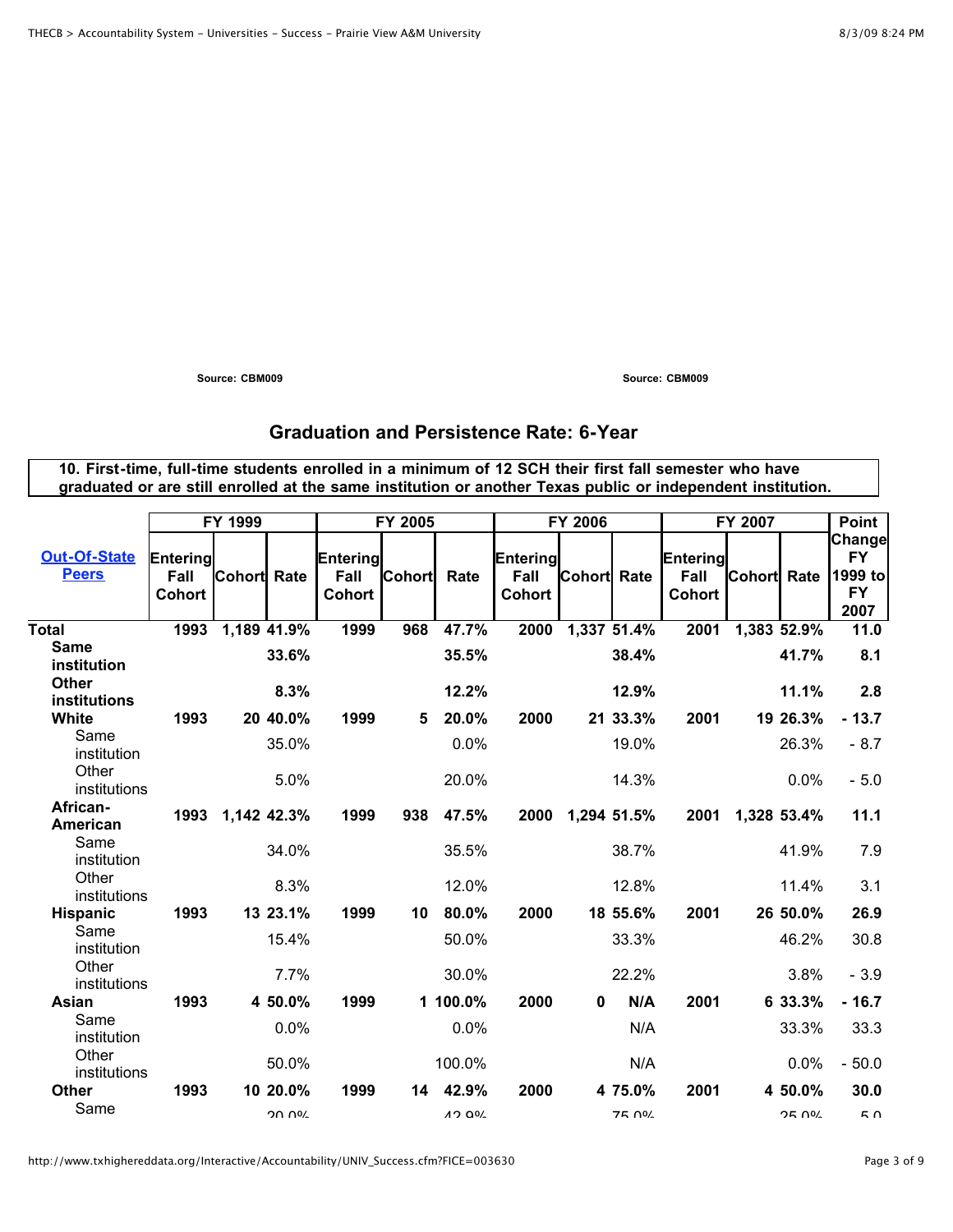| institution           | $L$ V.V $/0$ | <b>HL.J/U</b> | 70 ل.ل 1 | $L$ U.U /0<br>v.v |
|-----------------------|--------------|---------------|----------|-------------------|
| Other<br>institutions | 0.0%         | 0.0%          | $0.0\%$  | 25.0%<br>25.0     |

**Source: CBM001, CBM002 and CBM009**

# *Closing the Gaps* **Critical Fields**

| 11. Degrees awarded in critical fields. |                |         |         |                |                |                                                               |                                                                 |
|-----------------------------------------|----------------|---------|---------|----------------|----------------|---------------------------------------------------------------|-----------------------------------------------------------------|
| <b>Out-Of-State Peers</b>               | <b>FY 2000</b> | FY 2006 | FY 2007 | <b>FY 2008</b> | <b>FY 2008</b> | FY 2000 to Closing the<br>Gaps<br>Target-<br><b>Fall 2010</b> | % Change Institutional Closing the<br>Gaps<br><b>Completion</b> |
| Computer Science*                       | 12             | 6       | 13      | 9              | $-25.0%$       | 15                                                            | 60%                                                             |
| Engineering*                            | 112            | 137     | 127     | 101            | $-9.8\%$       | 136                                                           | 74%                                                             |
| Math*                                   |                | 4       | 8       | 5              | $-28.6%$       |                                                               | 71%                                                             |
| Physical Science*                       | 5              | 2       | 4       | 3              | $-40.0\%$      | 4                                                             | 75%                                                             |
| Level                                   |                |         |         |                |                |                                                               |                                                                 |
| Associate's                             | 0              | 0       | 0       | 0              | $-100.0\%$     |                                                               |                                                                 |
| <b>Baccalaureate</b>                    | 136            | 149     | 152     | 118            | $-13.2%$       | 162                                                           | 73%                                                             |
| Master's                                | 18             | 21      | 22      | 27             | 50.0%          |                                                               |                                                                 |
| Doctoral                                | 0              | 0       |         |                | N/A            |                                                               |                                                                 |

\* Includes baccalaureate and associate degrees.

# **Nursing and Allied Health**

#### **12. Degrees awarded in nursing and allied health.**

| <b>Out-Of-State Peers</b>          | <b>FY 2000</b> | <b>FY 2006</b> | FY 2007 | <b>FY 2008</b> | <b>FY 2008</b> | FY 2000 to Closing the<br>Gaps<br>Target-<br>FY 2010 | % Change Institutional Closing the<br>Gaps<br><b>Completion</b> |
|------------------------------------|----------------|----------------|---------|----------------|----------------|------------------------------------------------------|-----------------------------------------------------------------|
| <b>Total Nursing/Allied Health</b> | 73             | 102            | 117     | 106            | 45.2%          |                                                      |                                                                 |
| <b>Degrees</b>                     |                |                |         |                |                |                                                      |                                                                 |
| Certificate                        | 0              | 0              | 0       | 0              | N/A            |                                                      |                                                                 |
| Associates                         |                |                |         |                | N/A            |                                                      |                                                                 |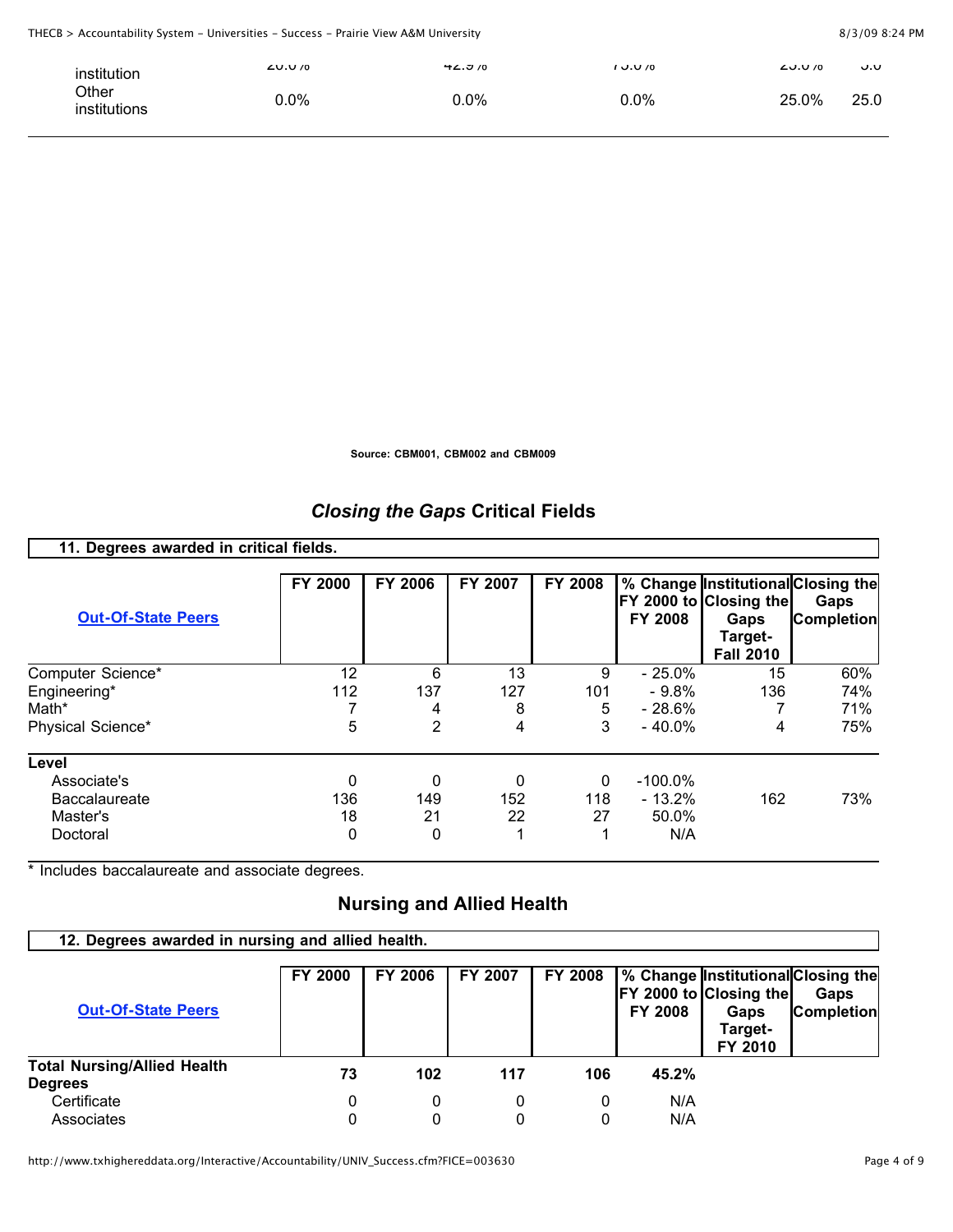| <b>Baccalaureate</b><br>Master's<br>Doctoral | 72<br>ು | 93<br>a | 107<br>10 | 80<br>26 | 9.6%<br>N/A<br>N/A | 75 | 107% |
|----------------------------------------------|---------|---------|-----------|----------|--------------------|----|------|
| Professional                                 |         |         |           |          | N/A                |    |      |

#### **Teacher Production and Certification**

|                            | FY 2005 | FY 2006 | FY 2007 |
|----------------------------|---------|---------|---------|
| Total number taking exam   | 265     | 349     | 397     |
| <b>Race/Ethnicity</b>      |         |         |         |
| White                      | 55      | 53      | 66      |
| African-American           | 179     | 277     | 305     |
| Hispanic                   |         | 10      | 17      |
| Other                      | 23      | $\star$ | $\star$ |
| Gender                     |         |         |         |
| Male                       | 61      | 82      | 66      |
| Female                     | 200     | 267     | 331     |
| Total percent passing exam | 76.5%   | 85.9%   | 88.0%   |
| <b>Race/Ethnicity</b>      |         |         |         |
| White                      | 98.7%   | 96.6%   | 96.1%   |
| African-American           | 72.3%   | 85.0%   | 86.5%   |
| Hispanic                   | 73.3%   | 91.7%   | 89.7%   |
| Other                      | 62.2%   | 50.0%   | 83.0%   |
| Gender                     |         |         |         |
| Male                       | 71.1%   | 76.0%   | 82.7%   |
| Female                     | 78.4%   | 89.0%   | 89.1%   |

Note: The data for teacher production and certification was provided by SBEC. In some cases, the sum of the categories does not add up to the total. Numbers less than 10 in a category are suppressed.

#### **Success - Contextual Measures**

|                                                              | <b>Fall 2000</b> | <b>Fall 2007</b> | <b>Fall 2008</b> | <b>Point</b><br>Change<br><b>Fall 2000</b><br>to<br><b>Fall 2008</b> |
|--------------------------------------------------------------|------------------|------------------|------------------|----------------------------------------------------------------------|
| 14. Enrollment: Percent of first-time students 19 and under  | 95.7%            | 97.3%            | 97.2%            | 1.5                                                                  |
|                                                              | <b>FY 2000</b>   | FY 2006          | FY 2007          | Point<br>Change<br><b>Fall 2000</b><br>to<br><b>Fall 2007</b>        |
| 15. Financial Aid: Percent of students receiving Pell Grants | 43.5%            | 53.8%            | 56.7%            | 13.2                                                                 |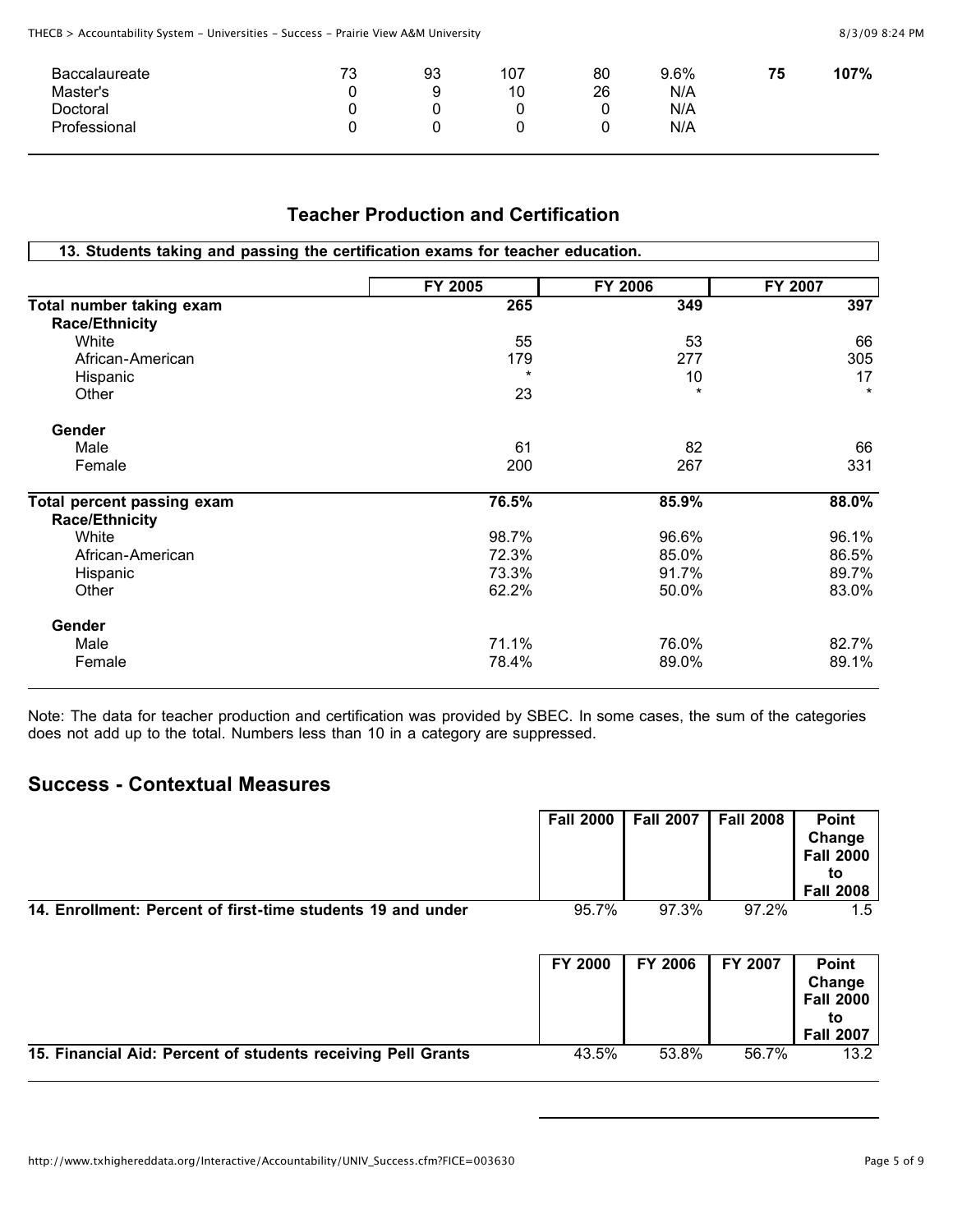| 16. Part-time first-time, degree seeking, undergraduates                        |                                                      |                                   | <b>Fall 2000</b> | 0.7%                              | <b>Fall 2007</b><br>0.1% | <b>Fall 2008</b><br>0.4%                                   | <b>Point</b><br>Change<br><b>Fall 2000</b><br>to<br><b>Fall 2008</b><br>$-0.3$ |
|---------------------------------------------------------------------------------|------------------------------------------------------|-----------------------------------|------------------|-----------------------------------|--------------------------|------------------------------------------------------------|--------------------------------------------------------------------------------|
|                                                                                 | <b>Entering</b><br><b>Cohort</b><br><b>Fall 2000</b> |                                   |                  | <b>Fall 2006</b>                  |                          | <b>Entering Cohort Entering Cohort</b><br><b>Fall 2007</b> | <b>Point</b><br>Change<br><b>Fall 2000 to</b>                                  |
|                                                                                 | <b>Cohort</b>                                        | Rate                              | <b>Cohort</b>    | Rate                              | <b>Cohort</b>            | Rate                                                       | <b>Fall 2007</b>                                                               |
| 17a. Persistence rate of first-time, degree-seeking                             |                                                      |                                   |                  |                                   |                          |                                                            |                                                                                |
| undergraduates: One-Year                                                        |                                                      |                                   |                  |                                   |                          |                                                            |                                                                                |
| <b>Total</b>                                                                    |                                                      | 1,337 79.2%                       | 1,285            | 84.2%                             | 1,396                    | 83.8%                                                      | 4.6                                                                            |
| Same institution                                                                |                                                      | 68.8%                             |                  | 74.6%                             |                          | 74.8%                                                      | 6.0                                                                            |
| Other institutions                                                              |                                                      | 10.4%                             |                  | 9.6%                              |                          | 9.0%                                                       | - 1.4                                                                          |
| White                                                                           |                                                      | 21 47.6%                          | 11               | 90.9%                             | 18                       | 66.7%                                                      | 19.1                                                                           |
| Same institution                                                                |                                                      | 33.3%                             |                  | 72.7%                             |                          | 55.6%                                                      | 22.3                                                                           |
| Other institutions                                                              |                                                      | 14.3%                             |                  | 18.2%                             |                          | 11.1%                                                      | $-3.2$                                                                         |
| African-American                                                                |                                                      | 1,294 80.2%                       | 1,211            | 84.1%                             | 1,298                    | 84.1%                                                      | 3.9                                                                            |
| Same institution                                                                |                                                      | 69.9%                             |                  | 74.6%                             |                          | 75.1%                                                      | 5.2                                                                            |
| Other institutions                                                              |                                                      | 10.4%                             |                  | 9.4%                              |                          | 8.9%                                                       | $-1.5$                                                                         |
| Hispanic                                                                        |                                                      | 18 44.4%                          | 47               | 85.1%                             | 69                       | 82.6%                                                      | 38.2                                                                           |
| Same institution                                                                |                                                      | 33.3%                             |                  | 74.5%                             |                          | 75.4%                                                      | 42.1                                                                           |
| Other institutions                                                              |                                                      | 11.1%                             |                  | 10.6%                             |                          | 7.2%                                                       | $-3.9$                                                                         |
| Asian                                                                           | 0                                                    | N/A                               |                  | 5 100.0%                          |                          | 6 100.0%                                                   | N/A                                                                            |
| Same institution                                                                |                                                      | N/A                               |                  | 40.0%                             |                          | 66.7%                                                      | N/A                                                                            |
| Other institutions                                                              |                                                      | N/A                               |                  | 60.0%                             |                          | 33.3%                                                      | N/A                                                                            |
| <b>Other</b>                                                                    |                                                      | 4 75.0%                           | 11               | 81.8%                             | 5                        | 80.0%                                                      | 5.0                                                                            |
| Same institution                                                                |                                                      | 75.0%                             |                  | 81.8%                             |                          | 60.0%                                                      | $-15.0$                                                                        |
| Other institutions                                                              |                                                      | 0.0%                              |                  | 0.0%                              |                          | 20.0%                                                      | 20.0                                                                           |
|                                                                                 |                                                      | <b>Entering</b>                   |                  | <b>Entering</b>                   |                          | <b>Entering</b>                                            | <b>Point</b>                                                                   |
|                                                                                 |                                                      | <b>Cohort</b><br><b>Fall 2000</b> |                  | <b>Cohort</b><br><b>Fall 2005</b> |                          | <b>Cohort</b><br><b>Fall 2006</b>                          | Change<br><b>Fall 2000 to</b>                                                  |
|                                                                                 | <b>Cohort</b>                                        | Rate                              | <b>Cohort</b>    | Rate                              | <b>Cohort</b>            | Rate                                                       | <b>Fall 2006</b>                                                               |
| 17b. Persistence rate of first-time, degree-seeking<br>undergraduates: Two-Year |                                                      |                                   |                  |                                   |                          |                                                            |                                                                                |
| Total                                                                           | 1,337                                                | 66.9%                             |                  | 1,170 69.9%                       |                          | 1,285 72.6%                                                | 5.7                                                                            |
| Same institution                                                                |                                                      | 52.4%                             |                  | 56.3%                             |                          | 59.4%                                                      | 7.0                                                                            |
| Other institutions                                                              |                                                      | 14.4%                             |                  | 13.6%                             |                          | 13.2%                                                      | $-1.2$                                                                         |
| White                                                                           |                                                      | 21 47.6%                          |                  | 19 52.6%                          |                          | 11 63.6%                                                   | 16.0                                                                           |
| Same institution                                                                |                                                      | 23.8%                             |                  | 42.1%                             |                          | 54.5%                                                      | 30.7                                                                           |
| Other institutions                                                              |                                                      | 23.8%                             |                  | 10.5%                             |                          | 9.1%                                                       | $-14.7$                                                                        |
| African-American                                                                |                                                      | 1,294 67.5%                       |                  | 1,109 70.2%                       |                          | 1,211 72.6%                                                | 5.1                                                                            |
| Same institution                                                                |                                                      | 53.2%                             |                  | 56.4%                             |                          | 59.1%                                                      | 5.9                                                                            |
| Other institutions                                                              |                                                      | 14.4%                             |                  | 13.8%                             |                          | 13.5%                                                      | $-0.9$                                                                         |
| <b>Hispanic</b>                                                                 |                                                      | 18 38.9%                          |                  | 33 78.8%                          |                          | 47 74.5%                                                   | 35.6                                                                           |
| Same institution                                                                |                                                      | 27.8%                             |                  | 66.7%                             |                          | 63.8%                                                      | 36.0                                                                           |
| Other institutions                                                              |                                                      | 11.1%                             |                  | 12.1%                             |                          | 10.6%                                                      | $-0.5$                                                                         |
| Asian                                                                           |                                                      | N/A<br>0                          |                  | 2 50.0%                           |                          | 5 60.0%                                                    | N/A                                                                            |
| Same institution                                                                |                                                      | N/A                               |                  | 50.0%                             |                          | 40.0%                                                      | N/A                                                                            |
| Other institutions                                                              |                                                      | N/A                               |                  | 0.0%                              |                          | 20.0%                                                      | N/A                                                                            |
| <b>Other</b>                                                                    |                                                      | 4 75.0%                           |                  | 7 42.9%                           |                          | 11 81.8%                                                   | 6.8                                                                            |
| Same institution                                                                |                                                      | 75.0%                             |                  | 42.9%                             |                          | 81.8%                                                      | 6.8                                                                            |
| Other institutions                                                              |                                                      | 0.0%                              |                  | 0.0%                              |                          | 0.0%                                                       | 0.0                                                                            |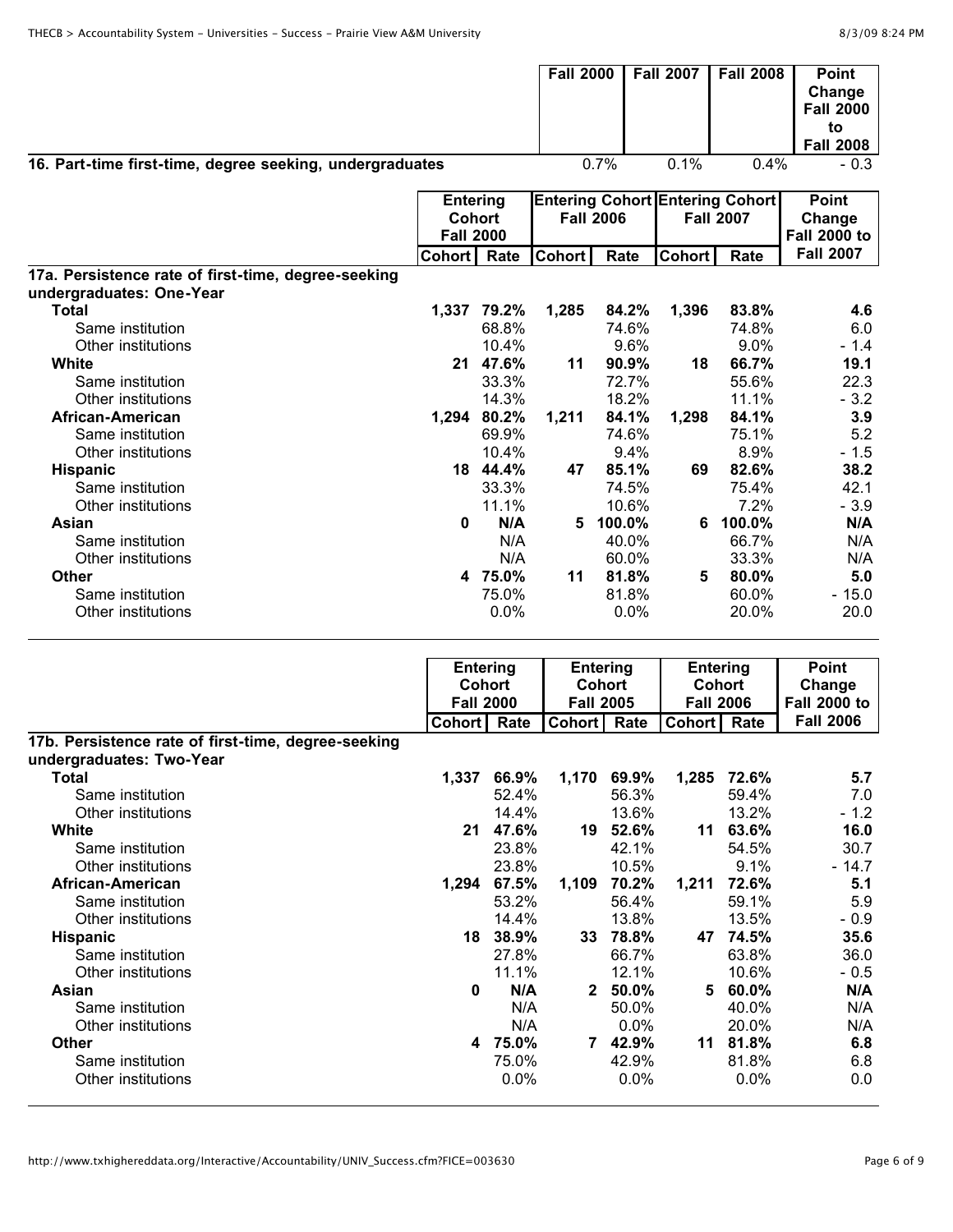| Developmental<br><b>Education</b>                                                                                                                                                                                                                         |              |                                                 |                                             | Fall 2004 Cohort                                                      |                                             |                                                                                                   |                                                                                    |
|-----------------------------------------------------------------------------------------------------------------------------------------------------------------------------------------------------------------------------------------------------------|--------------|-------------------------------------------------|---------------------------------------------|-----------------------------------------------------------------------|---------------------------------------------|---------------------------------------------------------------------------------------------------|------------------------------------------------------------------------------------|
| 18. Students who<br>successfully complete a<br>college-level course in<br>math, reading and writing.<br>Prepared students are given<br>1 year. Under-prepared are<br>given 3 years if they tested<br>above deviation and 4 years<br>if they tested below. | <b>Total</b> | <b>Received</b><br>Credit pre-<br>matriculation | <b>Number</b><br>college<br>level<br>course | <b>Percent</b><br>attempting attempting<br>college<br>level<br>course | College<br>level<br>course<br>$B,$ or $C$ ) | College<br>level<br>course<br>completion<br>(grade A,<br>those<br>attempting<br>college<br>level) | <b>College level</b><br>course<br>completion(grade<br>A, B,C)(percent<br>of total) |
| <b>Number of FTIC students</b>                                                                                                                                                                                                                            | 1,611        |                                                 |                                             |                                                                       |                                             |                                                                                                   |                                                                                    |
| Met state standards in all                                                                                                                                                                                                                                |              |                                                 |                                             |                                                                       |                                             |                                                                                                   |                                                                                    |
| areas                                                                                                                                                                                                                                                     |              |                                                 |                                             |                                                                       |                                             |                                                                                                   |                                                                                    |
| Math                                                                                                                                                                                                                                                      | 517          | 0                                               | 445                                         | 86.1%                                                                 | 383                                         | 86.1%                                                                                             | 74.1%                                                                              |
| Reading                                                                                                                                                                                                                                                   | 517          | 1                                               | 461                                         | 89.2%                                                                 | 421                                         | 91.3%                                                                                             | 81.4%                                                                              |
| Writing                                                                                                                                                                                                                                                   | 517          | 0                                               | 392                                         | 75.8%                                                                 | 349                                         | 89%                                                                                               | 67.5%                                                                              |
| All students below state                                                                                                                                                                                                                                  |              |                                                 |                                             |                                                                       |                                             |                                                                                                   |                                                                                    |
| standard                                                                                                                                                                                                                                                  | 934          | N/A                                             |                                             | 49.1%                                                                 | 330                                         | 71.9%                                                                                             | 35.3%                                                                              |
| Math                                                                                                                                                                                                                                                      | 687          | N/A                                             | 459<br>484                                  | 70.5%                                                                 | 411                                         | 84.9%                                                                                             | 59.8%                                                                              |
| Reading<br>Writing                                                                                                                                                                                                                                        | 574          | N/A                                             | 355                                         | 61.8%                                                                 | 268                                         | 75.5%                                                                                             | 46.7%                                                                              |
| Not met state standards:                                                                                                                                                                                                                                  |              |                                                 |                                             |                                                                       |                                             |                                                                                                   |                                                                                    |
| In all three areas                                                                                                                                                                                                                                        |              |                                                 |                                             |                                                                       |                                             |                                                                                                   |                                                                                    |
| Math                                                                                                                                                                                                                                                      | 367          | N/A                                             | 144                                         | 39.2%                                                                 | 95                                          | 66%                                                                                               | 25.9%                                                                              |
| Reading                                                                                                                                                                                                                                                   | 367          | N/A                                             | 226                                         | 61.6%                                                                 | 194                                         | 85.8%                                                                                             | 52.9%                                                                              |
| Writing                                                                                                                                                                                                                                                   | 367          | N/A                                             | 193                                         | 52.6%                                                                 | 140                                         | 72.5%                                                                                             | 38.1%                                                                              |
| <b>Math</b>                                                                                                                                                                                                                                               |              |                                                 |                                             |                                                                       |                                             |                                                                                                   |                                                                                    |
| Not requiring                                                                                                                                                                                                                                             |              |                                                 |                                             |                                                                       |                                             |                                                                                                   |                                                                                    |
| developmental                                                                                                                                                                                                                                             | 157          | 0                                               | 134                                         | 85.4%                                                                 | 107                                         | 79.9%                                                                                             | 68.2%                                                                              |
| education                                                                                                                                                                                                                                                 |              |                                                 |                                             |                                                                       |                                             |                                                                                                   |                                                                                    |
| Requiring                                                                                                                                                                                                                                                 |              |                                                 |                                             |                                                                       |                                             |                                                                                                   |                                                                                    |
| developmental                                                                                                                                                                                                                                             | 567          | N/A                                             | 315                                         | 55.6%                                                                 | 235                                         | 74.6%                                                                                             | 41.4%                                                                              |
| education                                                                                                                                                                                                                                                 |              |                                                 |                                             |                                                                       |                                             |                                                                                                   |                                                                                    |
| Unknown / Not tested                                                                                                                                                                                                                                      | $\mathbf{3}$ | N/A                                             | 0                                           | 0%                                                                    | 0                                           | 0%                                                                                                | 0%                                                                                 |
| Reading                                                                                                                                                                                                                                                   |              |                                                 |                                             |                                                                       |                                             |                                                                                                   |                                                                                    |
| Not requiring                                                                                                                                                                                                                                             |              |                                                 |                                             |                                                                       |                                             |                                                                                                   |                                                                                    |
| developmental                                                                                                                                                                                                                                             | 404          | $\mathbf{1}$                                    | 382                                         | 94.6%                                                                 | 311                                         | 81.4%                                                                                             | 77%                                                                                |
| education                                                                                                                                                                                                                                                 |              |                                                 |                                             |                                                                       |                                             |                                                                                                   |                                                                                    |
| Requiring                                                                                                                                                                                                                                                 |              |                                                 |                                             |                                                                       |                                             |                                                                                                   |                                                                                    |
| developmental                                                                                                                                                                                                                                             | 320          | N/A                                             | 258                                         | 80.6%                                                                 | 217                                         | 84.1%                                                                                             | 67.8%                                                                              |
| education                                                                                                                                                                                                                                                 |              |                                                 |                                             |                                                                       |                                             |                                                                                                   |                                                                                    |
| Unknown / Not tested                                                                                                                                                                                                                                      | 3            | N/A                                             | $\overline{2}$                              | 66.7%                                                                 | 1                                           | 50%                                                                                               | 33.3%                                                                              |
| Writing                                                                                                                                                                                                                                                   |              |                                                 |                                             |                                                                       |                                             |                                                                                                   |                                                                                    |
| Not requiring                                                                                                                                                                                                                                             |              |                                                 |                                             |                                                                       |                                             |                                                                                                   |                                                                                    |
| developmental                                                                                                                                                                                                                                             | 517          | $\pmb{0}$                                       | 421                                         | 81.4%                                                                 | 340                                         | 80.8%                                                                                             | 65.8%                                                                              |
| education                                                                                                                                                                                                                                                 |              |                                                 |                                             |                                                                       |                                             |                                                                                                   |                                                                                    |
| Requiring                                                                                                                                                                                                                                                 |              |                                                 |                                             |                                                                       |                                             |                                                                                                   |                                                                                    |
| developmental                                                                                                                                                                                                                                             | 207          | N/A                                             | 162                                         | 78.3%                                                                 | 128                                         | 79%                                                                                               | 61.8%                                                                              |
| education<br>Unknown / Not tested                                                                                                                                                                                                                         | $\mathbf{3}$ | N/A                                             | 1                                           | 33.3%                                                                 | 0                                           | 0%                                                                                                | 0%                                                                                 |
|                                                                                                                                                                                                                                                           |              |                                                 |                                             |                                                                       |                                             |                                                                                                   |                                                                                    |

|                                               |               |                | Fall 2004 Cohort   |            |                    |     |
|-----------------------------------------------|---------------|----------------|--------------------|------------|--------------------|-----|
| 19a. Under-prepared<br>students who satisfied | <b>Number</b> | <b>Dovoont</b> | TSI<br>ahliqatiana | <b>TCI</b> | TSI<br>obligations | TSI |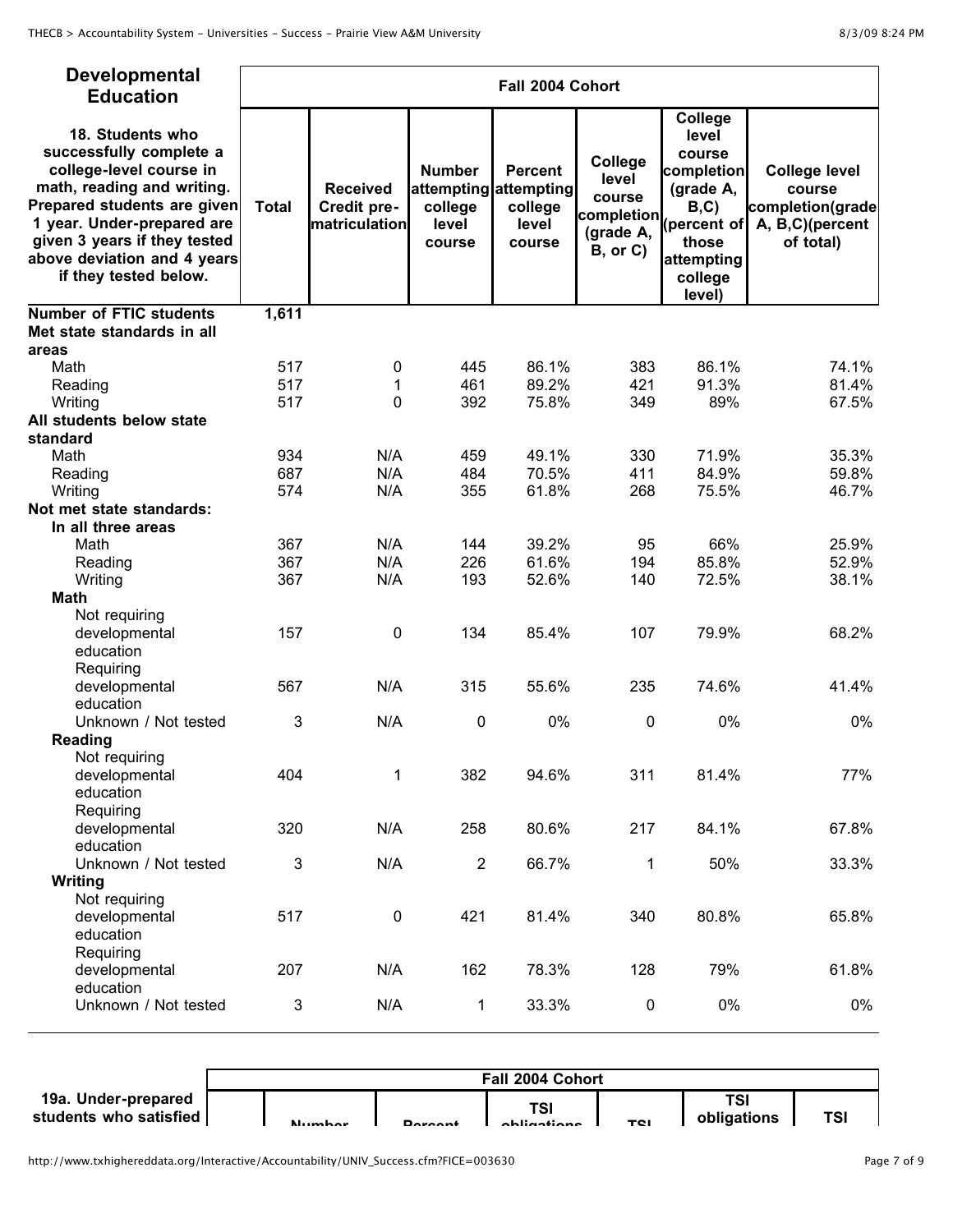THECB > Accountability System - Universities - Success - Prairie View A&M University

|  | 8/3/09 8:24 PM |  |
|--|----------------|--|
|  |                |  |

| TSI obligation within 2<br>years if they tested<br>above deviation or 3<br>years if they tested<br>below deviation. | <b>Total</b> | <b>NUTTIVEL</b><br>attempting<br>developmental developmental<br>education | <b>FULL</b><br>attempting<br>education | <b>UNIIYALIUIIS</b><br>met (of those obligations<br>attempting<br>developmental<br>education) | וט ו<br>met (of<br>total) | met (percent obligations<br>of those<br>attempting<br>developmental<br>education) | met<br>(percent of<br>total) |
|---------------------------------------------------------------------------------------------------------------------|--------------|---------------------------------------------------------------------------|----------------------------------------|-----------------------------------------------------------------------------------------------|---------------------------|-----------------------------------------------------------------------------------|------------------------------|
| <b>Number of FTIC</b>                                                                                               | 1,611        |                                                                           |                                        |                                                                                               |                           |                                                                                   |                              |
| students                                                                                                            |              |                                                                           |                                        |                                                                                               |                           |                                                                                   |                              |
| Met state standards in                                                                                              |              |                                                                           |                                        |                                                                                               |                           |                                                                                   |                              |
| all areas                                                                                                           |              |                                                                           |                                        |                                                                                               |                           |                                                                                   |                              |
| Math                                                                                                                | 506          | $\overline{2}$                                                            | 0.4%                                   | N/A                                                                                           | N/A                       | N/A                                                                               | N/A                          |
| Reading                                                                                                             | 506          | 0                                                                         | 0%                                     | N/A                                                                                           | N/A                       | N/A                                                                               | N/A                          |
| Writing                                                                                                             | 506          | 0                                                                         | 0%                                     | N/A                                                                                           | N/A                       | N/A                                                                               | N/A                          |
| All students below                                                                                                  |              |                                                                           |                                        |                                                                                               |                           |                                                                                   |                              |
| state standard                                                                                                      |              |                                                                           |                                        |                                                                                               |                           |                                                                                   |                              |
| Math                                                                                                                | 939          | 671                                                                       | 71.5%                                  | 320                                                                                           | 458                       | 47.7%                                                                             | 48.8%                        |
| Reading                                                                                                             | 694          | 410                                                                       | 59.1%                                  | 236                                                                                           | 434                       | 57.6%                                                                             | 62.5%                        |
| Writing                                                                                                             | 583          | 326                                                                       | 55.9%                                  | 172                                                                                           | 354                       | 52.8%                                                                             | 60.7%                        |
| Not met state                                                                                                       |              |                                                                           |                                        |                                                                                               |                           |                                                                                   |                              |
| standards:                                                                                                          |              |                                                                           |                                        |                                                                                               |                           |                                                                                   |                              |
| In all three areas                                                                                                  |              |                                                                           |                                        |                                                                                               |                           |                                                                                   |                              |
| Math                                                                                                                | 370          | 270                                                                       | 73%                                    | 112                                                                                           | 141                       | 41.5%                                                                             | 38.1%                        |
| Reading                                                                                                             | 370          | 237                                                                       | 64.1%                                  | 131                                                                                           | 204                       | 55.3%                                                                             | 55.1%                        |
| Writing                                                                                                             | 370          | 213                                                                       | 57.6%                                  | 105                                                                                           | 195                       | 49.3%                                                                             | 52.7%                        |
| <b>Math</b>                                                                                                         |              |                                                                           |                                        |                                                                                               |                           |                                                                                   |                              |
| Not requiring<br>developmental                                                                                      | 163          | 3                                                                         | 1.8%                                   | N/A                                                                                           | N/A                       | N/A                                                                               | N/A                          |
| education                                                                                                           |              |                                                                           |                                        |                                                                                               |                           |                                                                                   |                              |
| Requiring                                                                                                           |              |                                                                           |                                        |                                                                                               |                           |                                                                                   |                              |
| developmental                                                                                                       | 569          | 401                                                                       | 70.5%                                  | 208                                                                                           | 317                       | 51.9%                                                                             | 55.7%                        |
| education                                                                                                           |              |                                                                           |                                        |                                                                                               |                           |                                                                                   |                              |
| Unknown / Not                                                                                                       |              |                                                                           |                                        |                                                                                               |                           |                                                                                   |                              |
| tested                                                                                                              | 3            | $\pmb{0}$                                                                 | 0%                                     | 0                                                                                             | 0                         | 0%                                                                                | 0%                           |
| Reading                                                                                                             |              |                                                                           |                                        |                                                                                               |                           |                                                                                   |                              |
| Not requiring                                                                                                       |              |                                                                           |                                        |                                                                                               |                           |                                                                                   |                              |
| developmental                                                                                                       | 408          | 1                                                                         | 0.2%                                   | N/A                                                                                           | N/A                       | N/A                                                                               | N/A                          |
| education                                                                                                           |              |                                                                           |                                        |                                                                                               |                           |                                                                                   |                              |
| Requiring                                                                                                           |              |                                                                           |                                        |                                                                                               |                           |                                                                                   |                              |
| developmental                                                                                                       | 324          | 173                                                                       | 53.4%                                  | 105                                                                                           | 230                       | 60.7%                                                                             | 71%                          |
| education                                                                                                           |              |                                                                           |                                        |                                                                                               |                           |                                                                                   |                              |
| Unknown / Not                                                                                                       | 3            | 0                                                                         | 0%                                     | 0                                                                                             | 0                         | 0%                                                                                | $0\%$                        |
| tested                                                                                                              |              |                                                                           |                                        |                                                                                               |                           |                                                                                   |                              |
| Writing                                                                                                             |              |                                                                           |                                        |                                                                                               |                           |                                                                                   |                              |
| Not requiring                                                                                                       |              |                                                                           |                                        |                                                                                               |                           |                                                                                   |                              |
| developmental                                                                                                       | 519          | 3                                                                         | 0.6%                                   | N/A                                                                                           | N/A                       | N/A                                                                               | N/A                          |
| education                                                                                                           |              |                                                                           |                                        |                                                                                               |                           |                                                                                   |                              |
| Requiring                                                                                                           |              |                                                                           |                                        |                                                                                               |                           |                                                                                   |                              |
| developmental                                                                                                       | 213          | 113                                                                       | 53.1%                                  | 67                                                                                            | 159                       | 59.3%                                                                             | 74.6%                        |
| education                                                                                                           |              |                                                                           |                                        |                                                                                               |                           |                                                                                   |                              |
| Unknown / Not<br>tested                                                                                             | 3            | $\pmb{0}$                                                                 | 0%                                     | $\pmb{0}$                                                                                     | 0                         | $0\%$                                                                             | 0%                           |
|                                                                                                                     |              |                                                                           |                                        |                                                                                               |                           |                                                                                   |                              |

|                                                         | <b>Fall 2004 Cohort</b> |                                           |                                            |  |  |  |  |  |
|---------------------------------------------------------|-------------------------|-------------------------------------------|--------------------------------------------|--|--|--|--|--|
| 19b. Percent of students who return the following fall. | Total                   | <b>Number</b><br>returning<br>(Fall 2005) | <b>Percent</b><br>returning<br>(Fall 2005) |  |  |  |  |  |
| <b>Number of FTIC students</b>                          | 1,611                   |                                           |                                            |  |  |  |  |  |
| Met state standards in all areas                        | 517                     | 436                                       | 84.3%                                      |  |  |  |  |  |